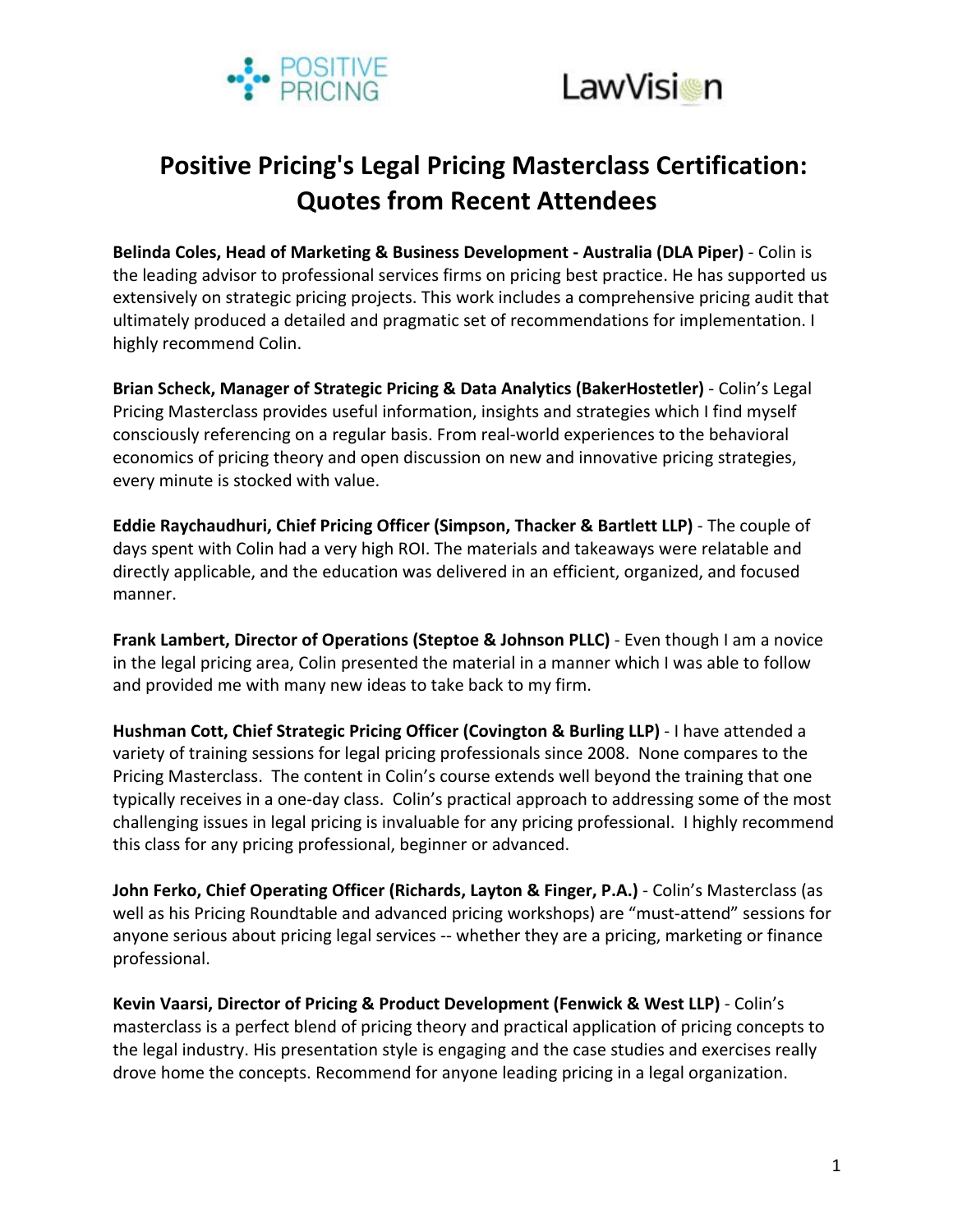





Laurence Detiere, Director, Legal Affairs and Knowledge Management (Davies Ward Phillips & **Vineberg LLP** - Excellent legal pricing workshop, by far the best I have attended. The workshops are tailored to the legal services sector and provide timely, relevant and practical tools and strategies to improve legal pricing and client relationships, some of which are of immediate application.

**Marina Makanova, Firmwide Practice Management Director (Nossaman LLP)** - It takes true talent and thorough mastery of the subject matter to make two full days of pricing material exciting. The workshop was informative and empowering. I was so impressed with Colin that our firm asked him to teach an abbreviated version of the masterclass to our partners in Northern and Southern California. Colin set a strong foundation for our Pricing Initiative.

Paul Covey, Managing Director for Strategic Pricing & Analytics (O'Melveny & Myers LLP) -

Colin's Pricing Masterclass provides an in-depth and thorough treatment of law firm pricing, combining general pricing theory with concrete practical advice for both implementing a disciplined pricing program within a law firm, as well as negotiating price with firm clients. Colin is an engaging and knowledgeable instructor, and I continue to consult the supporting materials that come with the course. Highly recommended.

Peter Lane Secor, Director of Strategic Pricing & Project Management (Pepper Hamilton LLP) -Colin's Master Pricing Class provided practical strategies to help us win work, analyze pricing risks, and promote value internally and externally. Colin does this by presenting all sides of the equation: clients, partners, back office, and more. We immediately capitalized on what we learned. Thanks Colin, for a fantastic and interactive workshop.

Peter Sawko, Global Business Manager/Coo Banking and Lead Pricing Manager (Linklaters) -Colin's Pricing Masterclass session provides a unique opportunity to cover the subject of Pricing in the legal industry in some detail. The mix of theory and practical examples as well as well thought through scenarios challenges participants to consider how to address and deliver best practice in the field of Pricing. Colin understands the industry and challenges faced, speaks the language and, coupled with his credibility and experience, really does deliver value for money. If there is only one training programme you attend on Pricing, this should be it.

**Pier D'Angelo, Chief Pricing & Practice Officer (Allens) - Colin's pricing masterclass is a must do** for anyone involved in law firm pricing. The material is concise, focused, thought provoking and practical. Colin brings his deep experience to bear in presenting the content in and engaging and thought-provoking manner. A great way to boost your knowledge and skills in law firm pricing.